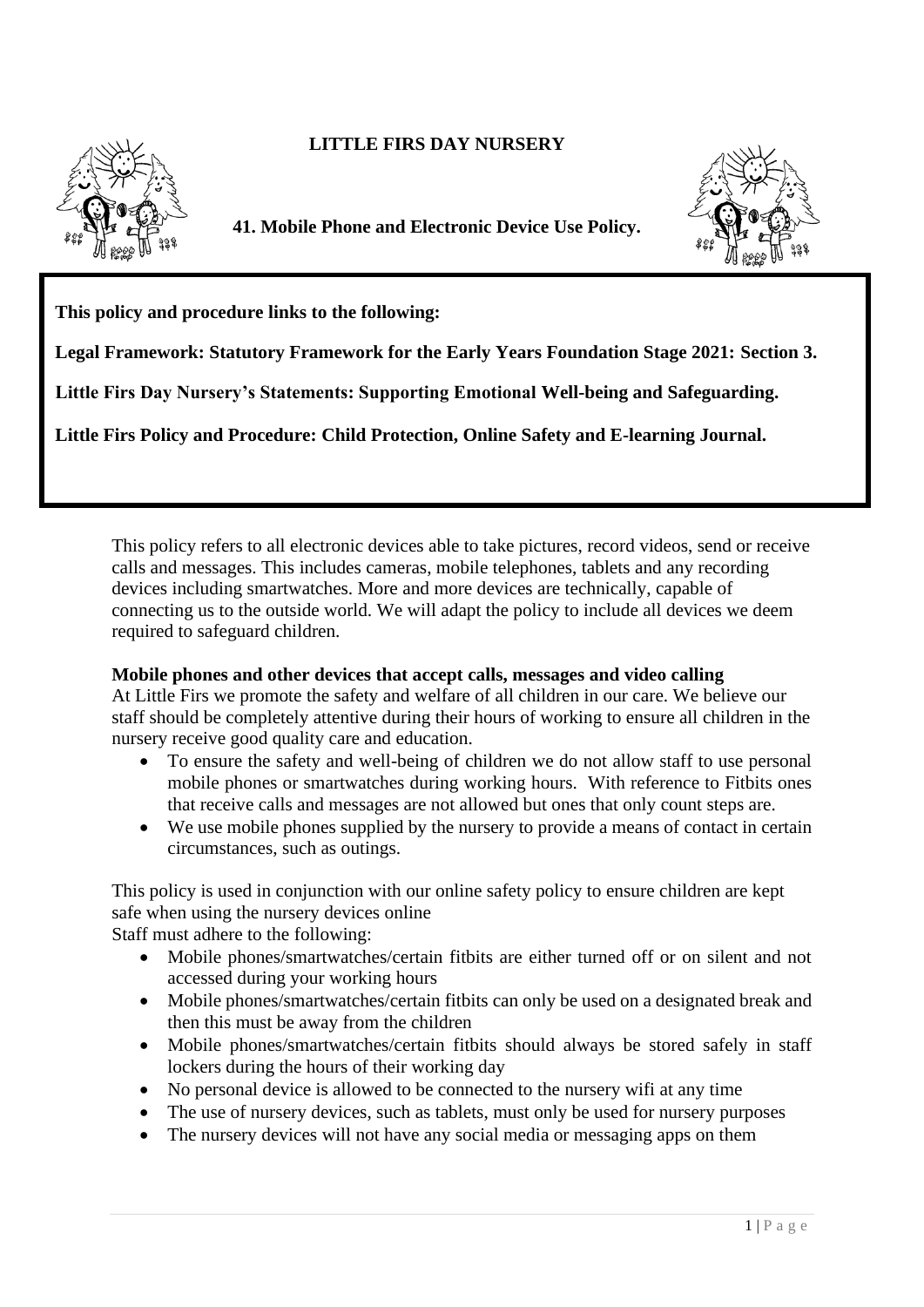- Any apps downloaded onto nursery devices must be done only by management. This will ensure only age appropriate and safe apps will be accessible to staff or children using them
- Passwords / passcodes for nursery devices must not be shared or written down
- During outings, staff will use Little Firs mobile phone.
- Photographs must not be taken of the children on any personal phones or any other personal information storage device. Only Little Firs devices will be used to take photographs or film videos
- Nursery devices will not be taken home with staff and will remain secure at the setting when not in use. If a device is needed to be taken home due to unforeseen circumstances, then the person taking this device home must ensure it is securely stored and not accessed by another other individual and returned to nursery as soon as practically possible.

## **Parents' and Visitors' use of Mobile Phones and Smartwatches**

Whilst we recognise that there may be emergency situations which necessitate the use of a mobile telephone, in order to ensure the safety and welfare of children in our care and share information about the child's day.

However, parents and visitors are asked not to use their mobile telephones whilst in the nursery or when collecting or dropping off their children. If you are found to be using your phone inside the nursery premises you will be asked to finish the call or take the call outside. We do this to ensure all children are safeguarded and the time for dropping off and picking up is a quality handover opportunity where we can share details about your child. Visitors are requested to leave their mobile phones or smart watches in the safety of the office where they will be locked away safely.

### **Photographs and Videos**

At Little Firs we recognise that photographs, and video recordings play a part in the life of the nursery. We ensure that any photographs or recordings taken of children in our nursery are only done with prior written permission from each child's parent and only share photos with parents in a secure manner. We obtain this when each child is registered, and we update it on a regular basis to ensure that this permission still stands.

We ask for individual permissions for photographs and video recordings for a range of purposes including use in the child's learning journey; for display purposes; for promotion materials including our nursery website, Welcome packs, the local press. We ensure that parents understand that where their child is also on another child's photograph, but not as the primary person, that may be used in another child's learning journey.

If a parent is not happy about one or more of these uses, we will respect their wishes and find alternative ways of recording their child's play or learning.

Staff are not permitted to take any photographs or recordings of a child on their own information storage devices e.g. cameras, mobiles, tablets or smartwatches and may only use those provided by the nursery. The nursery manager will monitor all photographs and recordings to ensure that the parents' wishes are met, and children are safeguarded.

Photographs or videos recorded on nursery mobile devices will be transferred to the correct storage device to ensure no images are left on these mobile devices.